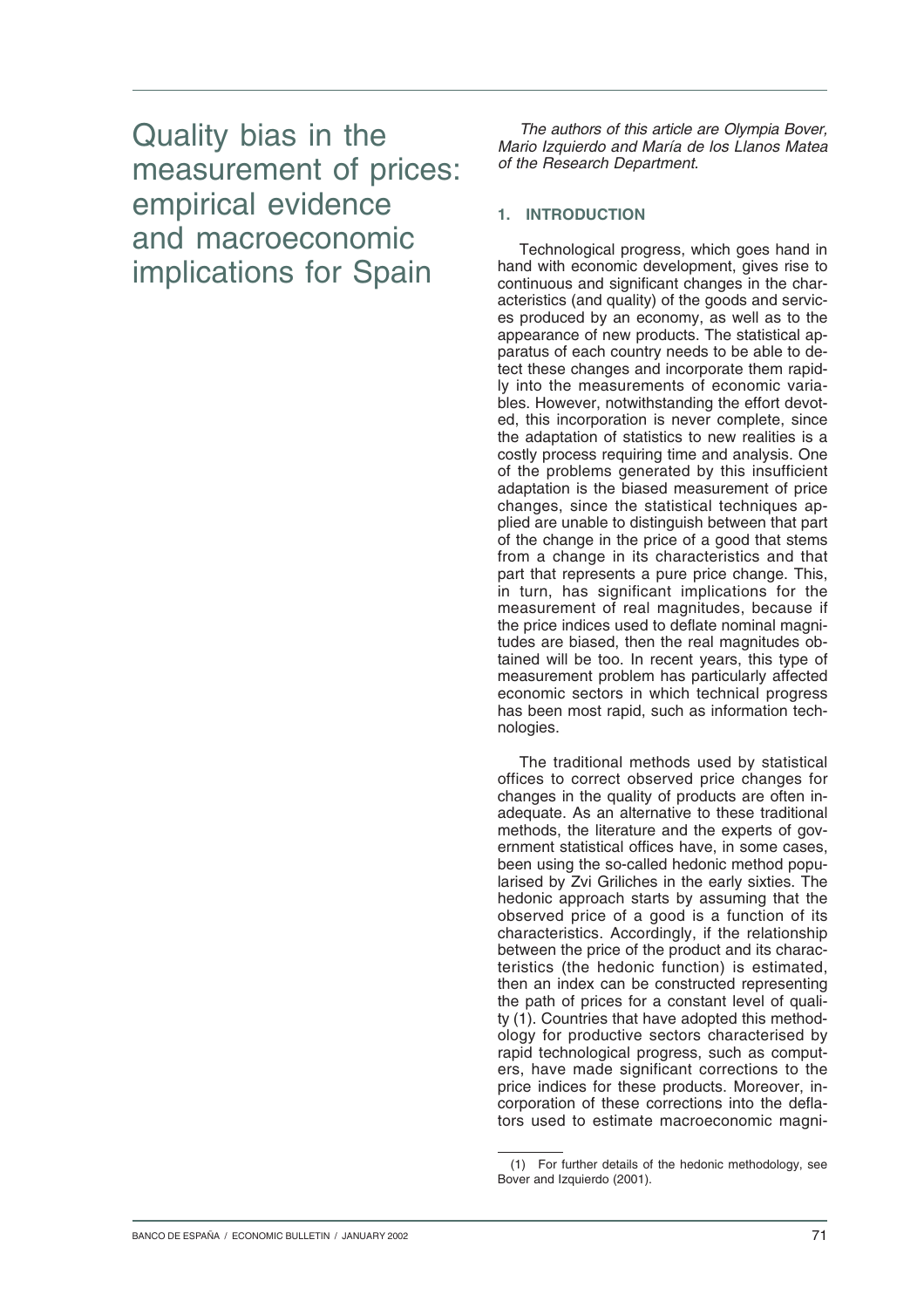tudes in real terms (such as investment and output) has entailed significant upward revisions to these variables.

Given the obvious importance to the economic authorities of having the most accurate possible measurement of growth and inflation, the Banco de España decided to undertake a research project with the aim of approximating the size of the biases that might be operating in the measurement of real magnitudes in Spain, as a consequence of the use of traditional techniques to compile price indices (2). This project had two basic elements. First, hedonic price equations were estimated for some of the products identified as having experienced particularly significant changes in quality: computers, cars and housing. Electrical household appliances and the products of the other ICT (information and communication technologies) industries also incorporate significant changes in quality, but the absence of suitable data has made it impossible to make the necessary estimates. Second, a macroeconomic exercise was carried out in an attempt to gauge the importance of the resulting bias in the estimation of the main macroeconomic aggregates. This exercise was, in turn, tackled in two phases. First (3), to obtain a point of reference, the price corrections that had been estimated in other economies pioneering the use of these techniques were applied to Spanish National Accounts data for the period 1986-1994, and second (the phase presented in this article), the price corrections deriving from the sectoral analysis for Spain were applied to the most recent National Accounts data (1995-1999).

The reasons for including computers among the three groups of products studied in this project are obvious, since the quality improvements in recent decades have been enormous. Processing power (associated with developments in the semiconductor industry) has doubled approximately every one and a half years and other computer components (hard disk, memory, monitor, graphics card, programmes, etc.) have also improved dramatically. As a result, today's computers are very different from those available a few years ago, even offering attributes that were not then available. Since a price index must compare the prices of identical products at two points in time, the adjustments made to take into account such blatant quality changes are particularly important in this sector and the hedonic methodology has been shown to be particularly suitable for this purpose. Thus, the hedonic price indices estimated for the computer sector in different countries show

average annual price reductions of 20% to 40%, depending on the type of product and the period considered, while in those countries that use more traditional techniques the price falls recorded are very small and in some cases prices even increase. Eurostat (4) recommends the use of hedonic methodology to calculate computer price indices and the statistical offices of at least the United States, Canada, Denmark, France and Sweden are applying them.

In the case of cars, quality improvements have also been unquestionable, although less dramatic than in computers. The first studies of hedonic prices in this sector were carried out in 1939, when Court estimated that, over the period 1925-1935, the price of new cars had fallen by 55% in the United States, when official US Statistical Office figures showed an increase of 45%. In Spain, the adjustment of the prices of this sector for quality changes is important in macroeconomic terms, given its weight in the economy: in 1999, it accounted for more than 5% of Spanish GDP, 6.5% of total household consumption and more than 15% of exports.

As regards housing, it should be noted that the US Bureau of Economic Analysis adopted hedonic techniques for the first time in 1963, precisely for the National Accounts deflator of new housing, in order to take into account the slow but constant improvements in the quality of construction. In all countries, residential construction has a considerable weight in investment and real output. Indeed, in Spain, gross fixed capital formation in residential construction accounted for 5.2% of GDP in 1999 and 21.1% of total gross fixed capital formation. Moreover, there is a growing consensus that the European harmonised index of consumer prices (HICP) should reflect owner-occupied housing by including an index of prices for new housing duly corrected for quality changes (5). This question is particularly important for Spain, since it has one of the highest percentages of owner-occupied housing (approximately 85%) in Europe.

Finally, it should be noted that although the estimates of hedonic functions presented in this article for the prices of computers, cars and housing are all based on the hedonic method, they differ in important aspects, as they have had to be adapted to the particular characteristics of each product and the information available in each case.

The article is structured as follows. Section 1 summarises the study carried out on computer

<sup>(2)</sup> See Banco de España (2001).

<sup>(3)</sup> See Izquierdo and Matea (2001a and 2001b).

<sup>(4)</sup> See Eurostat (1999).

<sup>(5)</sup> See Eurostat (2000).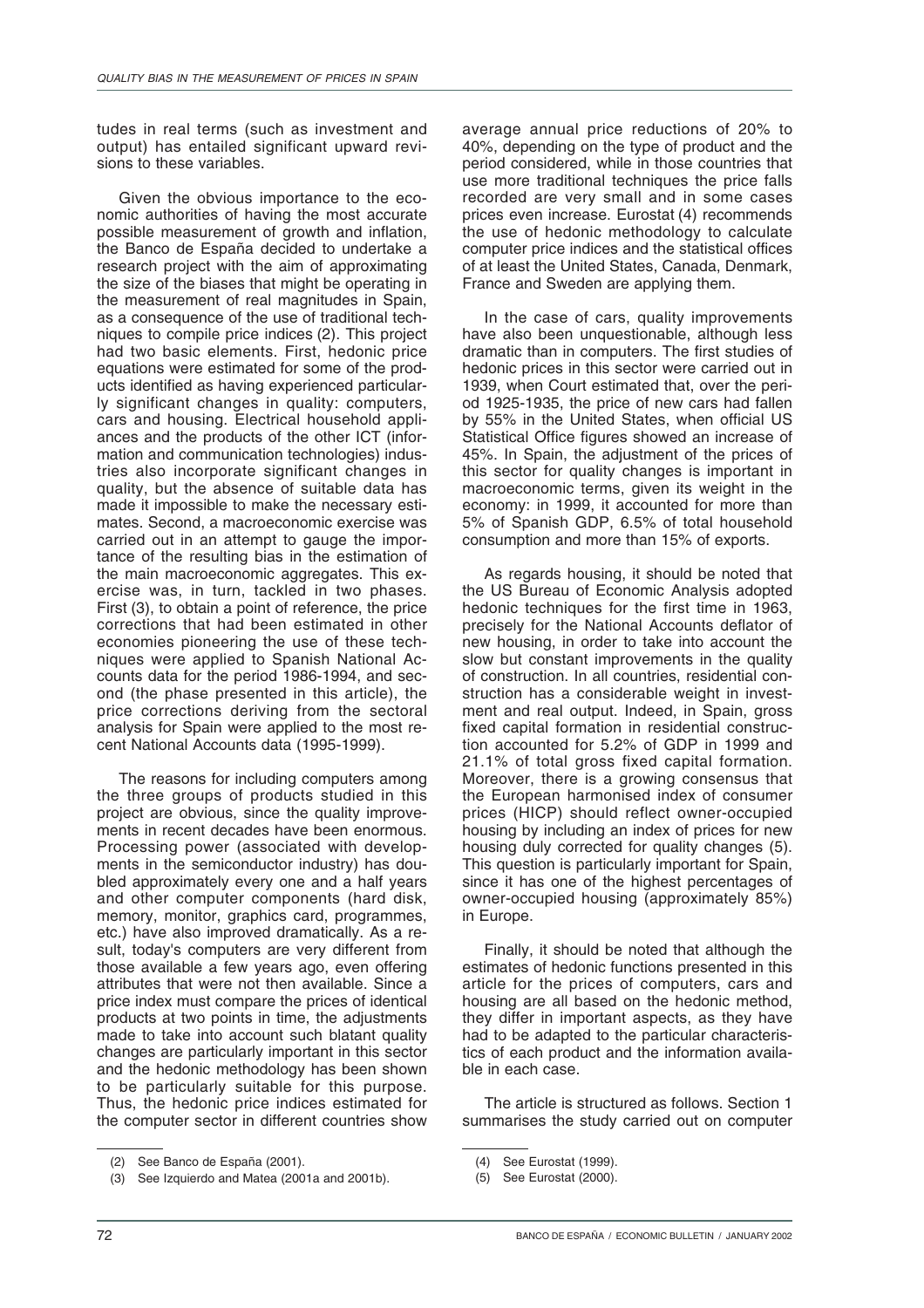prices, while Sections 3 and 4 summarise those on the prices of cars and housing, respectively. Section 5 then uses the results obtained for the biases due to changes in quality in these sectors to assess their impact on the measurement of Spanish macroeconomic variables over the period 1995-1999. Lastly, Section 6 presents some brief conclusions.

## **2. HEDONIC PRICE INDICES FOR PERSONAL COMPUTERS** (6)

#### **2.1. Model and data used**

Traditional hedonic methodology was applied in the study of personal computers. As already mentioned, this methodology assumes that the observed price of a product is a function of its characteristics. Once the relevant characteristics of a product have been determined, the relationship between them and the observed price is estimated. The basic hedonic function can generally be written as:

$$
\text{log}\,P_{it} = \alpha_0 + \delta_t + \sum_k \beta_k \text{log}\,c_{ikt} + \epsilon_{it} \qquad \quad [1]
$$

where  $P_{it}$  corresponds to the price of model i in period t,  $c_{ikt}$  is the level of the  $k$  characteristic in model i and  $\varepsilon_{\text{it}}$  is a shock term. To estimate  $\delta_{\text{t}}$ dummy time variables are defined, such that

t  $t = \sum_{t \neq 0} d_t D_t$  $\delta_t = \sum_{t\neq 0} d_t D_t$ , where  $D_t$  takes the value one in

period t and zero in the rest of the periods. Note that  $d_t$  refers to the initial period and, therefore, provides the change between period t and the initial period in the estimated price net of changes in quality. Accordingly, on the basis of an estimation of these coefficients it is possible to construct an index of hedonic prices.

An important aspect of this methodology is the selection of the most relevant characteristics of each product, which requires intimate knowledge thereof. In the case of computers, the database used has been designed and provided by experts from the SEDISI (Spanish Association of Computer Sector Companies), and contains information for desktop and laptop computers between 1990 and 2000. In particular, data are available on computer price, manufacturer or distributor brand, processor speed, hard disk capacity, the amount of random access memory (RAM), CD-ROM availability (in the case of desktop computers). These are the variables that have been

most frequently used in the literature. Although they are all fundamental, it would nonetheless have been desirable to have other characteristics, such as the type of screen, the type of processor and the various computer accessories available. These have undoubtedly improved substantially in recent years and should therefore be taken into account when the relevant estimates are made.

The sample was compiled with information provided by distributors. Consequently, it is representative of sales to households, since firms usually buy directly from manufacturers. The price is the average price at which the distributor sells a computer, including the monitor and any other incorporated accessory. Both the price and the characteristics correspond to the computers sold by distributors in the year in question. As new features are continually being incorporated in this sector, the time a particular model remains on the market is very short. This, together with the fact that the frequency of the sample is annual, means that only one observation is available for each model.

For desktop computers, 132 observations per year are available on average. The majority of the computers in the sample are so-called cloned computers, i.e. computers assembled by distributors and sold under their name. The upper panel of Chart 1 shows the rates of change of the characteristics and prices of desktop computers, the importance of the quality improvements that have taken place being readily appreciated. Processor speed has grown each year at an average rate of 41%, RAM at a rate of 49% and hard disk capacity at 65%. Moreover, while in 1990 no computer had CD-ROM, in 2000 they all did. However, despite these marked improvements in the characteristics of computers, their average selling price fell at an annual rate of 13%.

As for laptops, the sample is somewhat smaller, with 67 observations per year on average, more than half of these being for brand computers. As before, the average characteristics of the laptops sold during the study period show substantial quality increases (see the lower panel of Chart 1). The average processor speed increased each year at a rate of 43%, RAM at 49% and hard disk capacity at 72%. All this occurred while the average price fell at a modest annual rate of 3%.

#### **2.2. Estimation and results**

Desktop and laptop computers have been analysed separately since, as they provide diffo) This section summarises Izquierdo and Matea analysed separately since, as they provide differ-<br>ootc).

 $(2001c)$ .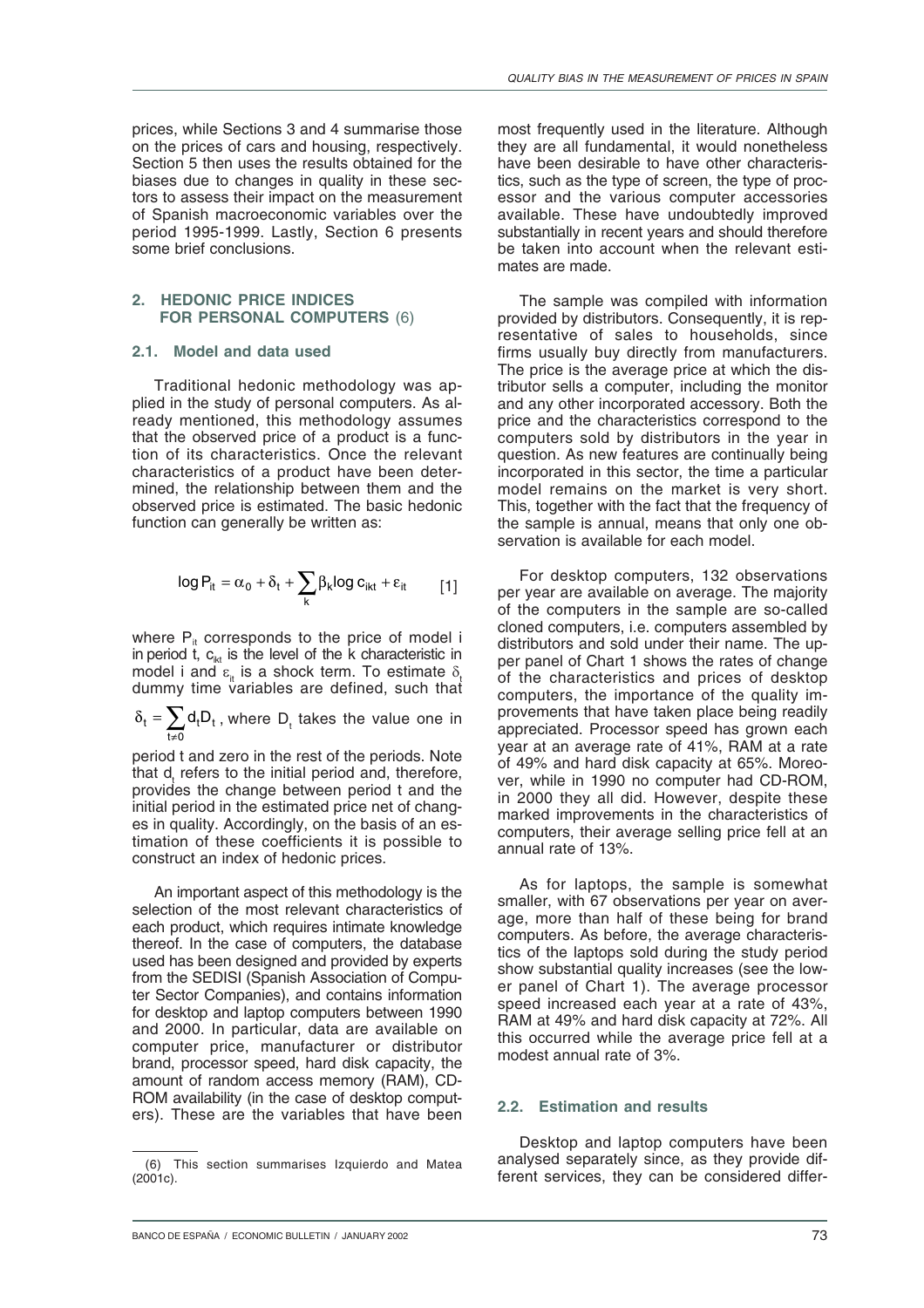

(a) Annual rates of change, except for CD-ROM and cloned computers, for which the percentage of computers with the characteristic concerned is depicted.

ent products. In this respect, Berndt and Rappaport (2001), with a set of characteristics like the one used here, but with data for the United States, conclude that the relationship between the prices of these two types of computer and their characteristics is not the same. In fact, in the literature independent regressions are usually constructed for each type of computer, as done, for example, by the Bureau of Labor Statistics (BLS) and the Institut National de la Statistique et des Études Économiques (INSEE).

The best approximation to the behaviour of the data is obtained, for both types of computer, when the logarithm of the prices is expressed as a function of the logarithm of the characteristics, i.e. with a regression of the equation [1] type. It has been revealed in diverse studies of the sector that the brand is usually also a significant characteristic, in that it reflects aspects such as prestige, guarantee, etc., that permit manufacturers to price computers with the same attributes differently. In this connection, dummy variables are included for each of the brands in the equation selected for laptops, while in the case of desktops it was better to

use a single dummy variable that takes the value one if the computer is cloned and zero if it is not.

At the same time, if a single equation is estimated for each type of computer then the coefficients of the characteristics are being held constant over time. This is an over-restrictive assumption, given the significant changes that have taken place. One way of relaxing this assumption (the one chosen) is to divide the sample into sub-samples for two consecutive periods and to estimate a regression for each of them. In each regression, except the initial one, the first period considered is the last one of the previous regression. This strategy keeps the coefficients of the characteristics constant within each of the consecutive periods, but allows them to vary between regressions. In fact, it is concluded from the results obtained that it is not acceptable to assume that the coefficients of the characteristics are the same over the estimation period.

The hedonic price indices are calculated on the basis of the temporary dummy variables in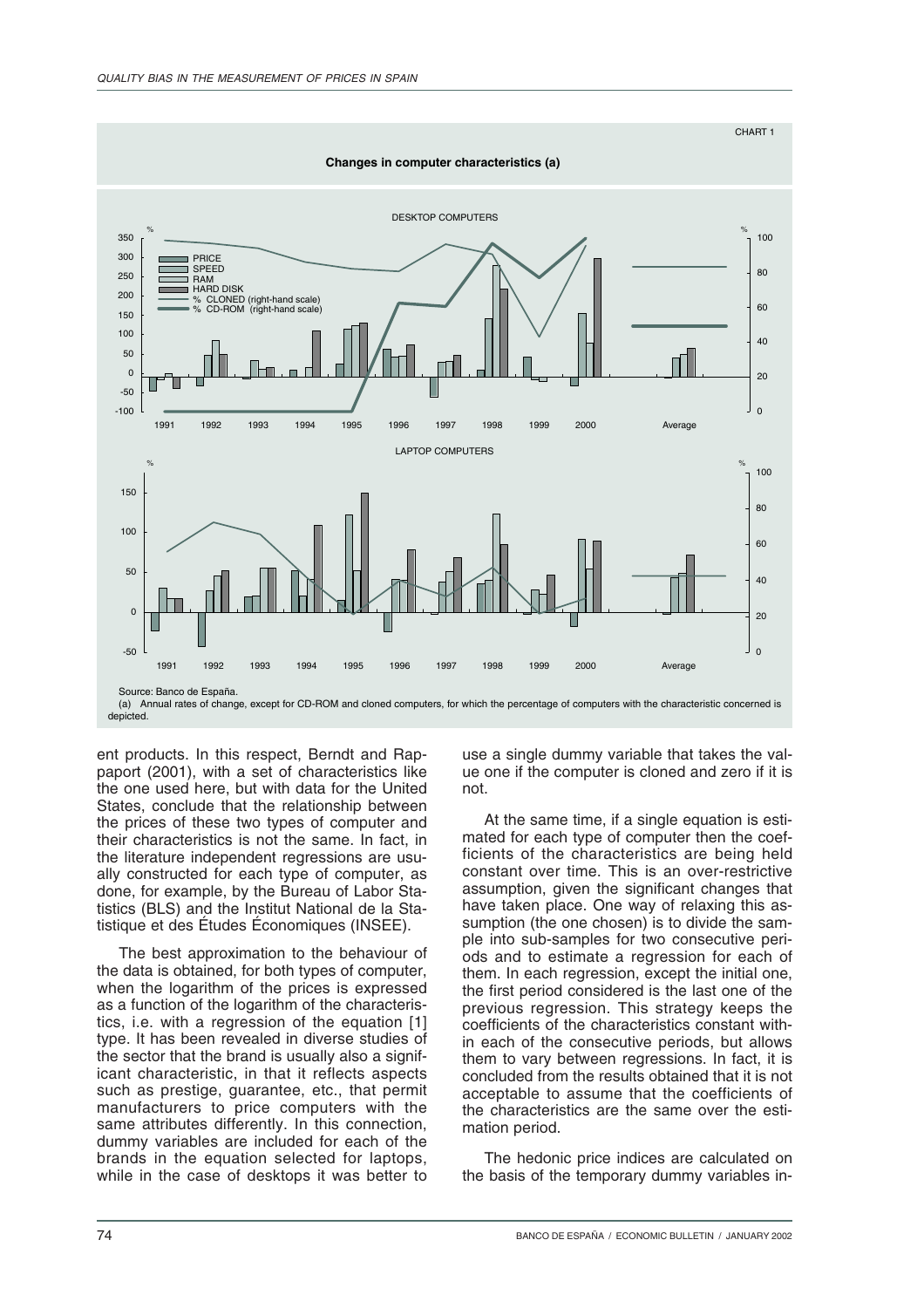cluded in the hedonic regressions. Chart 2 depicts the quality-adjusted price indices obtained for desktop and laptop computers, as well as their year-on-year rates of change. According to these estimates, the prices of desktop computers have fallen at an average annual rate of 40% over the period 1990-2000. As seen in the lower panel of the chart, the price falls fluctuated around roughly this value in every year of the sample period [with the sole exception of 1990, when prices actually rose (7)], although the rate of fall accelerated in the second half of the decade.

As regards the price index for laptops, the average annual rate of decline estimated for the period 1990-2000 was 36%. 1994 was the only year in which there was an increase in the price of these products, which is not explained by the trends in the characteristics considered (8). From 1995, the indices return to a downward path, with significant reductions. In fact, in this case too, an acceleration in the downward movement is discerned in the second half of the decade.

The hedonic price indices calculated separately for desktop and laptop computers have been aggregated to form a single index of hedonic prices for personal computers. As sales by type of computer are not available, the aggregation has been carried out by taking the simple mean. The result is an estimated average annual fall of 38% in the price of personal computers between 1990 and 2000.

Comparison of the path of this index with that of the consumer price index for the subclass of personal computers, typewriters, etc. enables the bias present in the Spanish case owing to insufficient adjustment of prices for the extraordinary changes in computer quality to be quantified. This subclass of the CPI is available from 1992, so that the comparison is limited to the period 1992-2000. During this time, the average annual rate of change of this subclass was –9%, while the hedonic index fell at a rate of 35%. In other words, the estimate of the quality bias in the Spanish CPI for computers is estimated, with all due caveats, as 26% per annum.



## **3. PRICE INDICES IN THE CAR SECTOR** (9)

#### **3.1. Methodology and data used**

A monthly database supplied by the Automobile Studies Institute (IEA), with information on the prices and a wide range of characteristics of all the cars sold in Spain between January 1997 and December 2000, was used to measure quality improvements in the Spanish car industry and to calculate hedonic price indices. This database contains information on around 5,000 different versions of cars belonging to 200 models corresponding to 48 makes. The data on new registrations (the measure of sales of each car used), however, are available by model, which is why the basic unit of information of the study is the model [distinguishing by engine type (petrol or diesel)].

In principle, as already mentioned, the more the information available on car characteristics or quality indicators, the better the approximation of the quality changes. That said, these in-

<sup>(7)</sup> This increase in prices may have been related to the worldwide scarcity of RAM components in the wake of the September 1999 earthquakes in Taiwan. The increase in the demand for computers caused by the arrival of the year 2000 may also have had an effect.

<sup>(8)</sup> One explanation for this behaviour may be the notable increase in the demand for laptop computers around that year, given that the successive reductions in their weight meant that such computers, from being merely transportable, had become true laptops.

<sup>(9)</sup> This section summarises Izquierdo, Licandro and Maydeu (2001).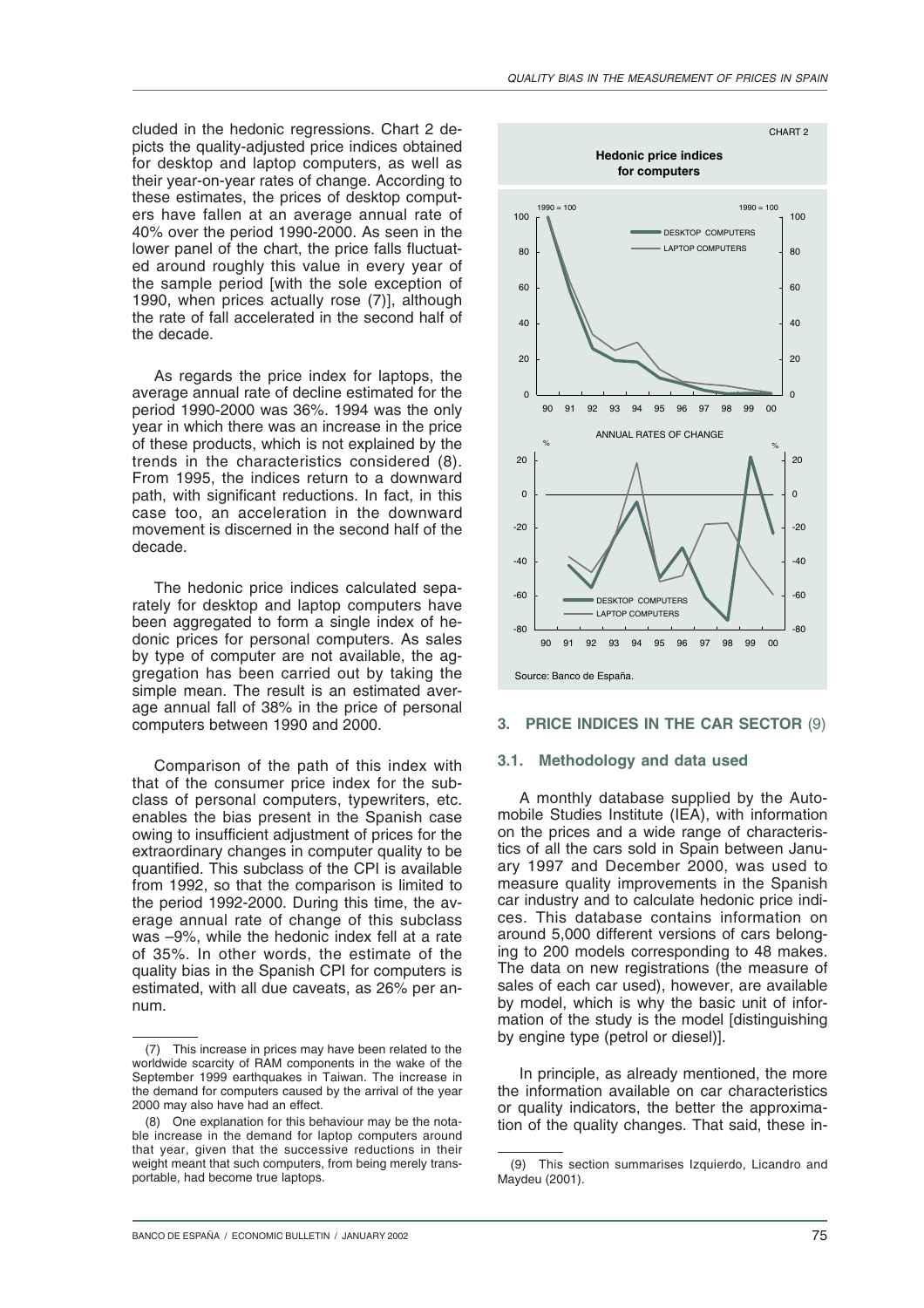

dicators tend to be highly correlated. Top range cars are generally very sophisticated, while cars at the other end of the range have basic accessories. Consequently, it is difficult to identify the value of each of the indicators by estimating traditional hedonic regressions, since the discrete estimates of these values may be biased and display instability problems. However, if a small number of indicators are used, the valuation of quality improvements may be inaccurate (owing to the omission of significant variables), if not an underestimation.

This paper proposes an alternative methodology consisting of classifying the available car quality indicators into sub-indices reflecting different aspects of quality, which are subsequently grouped into an overall quality index. Statistical analysis of the data enables the indicators to be organised into sub-indices, and it is then possible to estimate the weight of each indicator in the relevant sub-index and the weight of each sub-index in the overall quality index. This methodology enables us to work with a large number of indicators, which may be reduced to a single quality index, thereby resolving the collinearity problems present in traditional hedonic regressions. Consequently, car quality can be measured by a readily interpretable index; and car prices, and how these move over time, can be estimated with the appropriate statistical accuracy.

The study departed from the information on 15 available indicators of car quality (10), which was summarised in a single overall quality index. The first step was to construct quality subindices, reflecting different aspects of the characteristics of cars. Using unrestricted factor analysis it was found that five such indices were necessary to satisfactorily reproduce the matrix of correlations between the original quality indicators. After testing numerous combinations, the 15 car quality indicators were grouped into the following five sub-indices: a) performance, based on acceleration and consumption indicators; b) power, based on volume and horsepower indicators; c) comfort, based on power steering, air-conditioning and front and back electric windows; d) safety, based on airbag, twin airbags, ABS and remote locking and e) luxury, based on computer, alloy rims and climate control. The second step was to construct an overall car quality index, as the first component extracted from the matrix of covariances between the five quality sub-indices, which enables the quality of each car to be summarised in a single number, readily interpretable in terms of the indicators that make it up. Chart 3 presents the average, weighted by sales, of the quality indices constructed for each model. This aggregate quality index can be seen to show substantial increases over the period of study (15% in four years).

### **3.2. Results**

Having constructed the overall quality index for each car, an equation like [1], in which the set of characteristics in the regression has been replaced by the aforementioned index, can be readily estimated. Also included, are monthly dummy variables for the make and type of fuel, as explanatory factors, and the number of versions of each model, as an indicator of variety. The regressions were estimated – separately for diesel- and petrol-fuelled cars – by weighted least squares, with weights equal to the annual sales of the relevant model the previous year. Estimates were made for the complete data sample, for adjacent two-month periods and, finally, month by month. In the first two cases the temporary dummy variables give the path of car prices controlling for improvements in quality over the period, while in the third the monthly estimate of the price of quality is used to prepare the hedonic price index. Although the results obtained are very similar, the preferred estimation was that based on regressions for adjacent two-month periods. The hedonic car price index so constructed exhibits a clear downward trend, as can be seen in Chart 4. Specifically, it fell at an average annual rate of 2.1% between January 1997 and December 2000. The overall estimate for the complete data sample gives an average annual rate of 2.2%.

<sup>(10)</sup> The available database contains a wider set of characteristics, but various problems, basically associated with a high incidence of lost data, prevented them from being used.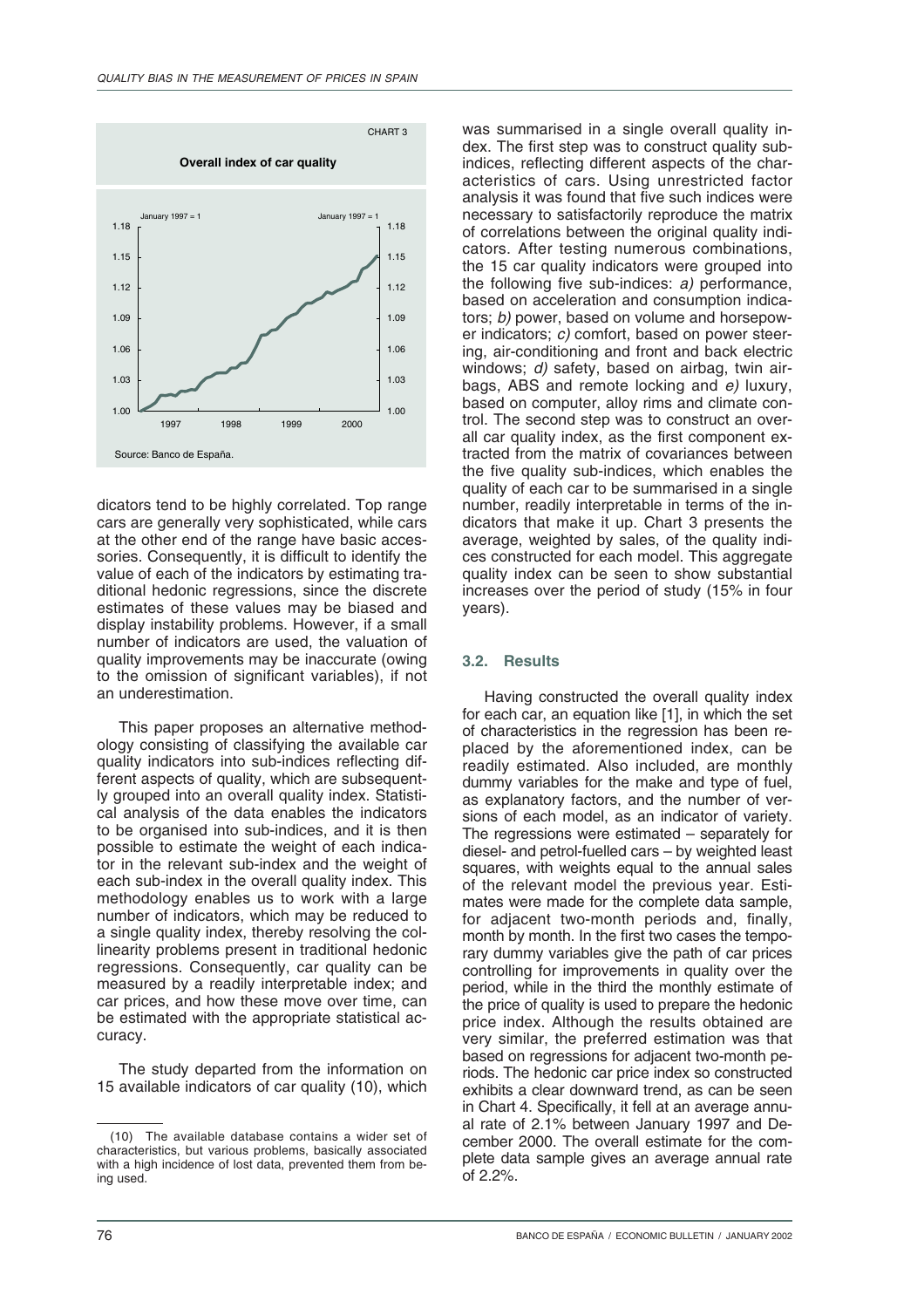CHART 4

One of the advantages of having a synthetic quality index is the ability to obtain stable month-by-month estimates of the price of quality. On the basis of this series of monthly quality prices an index of prices of characteristics of cars can be constructed for a constant quality level. The path of this price index is very similar to that of the corrected price indices estimated by the other two methods, with an average annual rate of fall of 1.9%. It is worth mentioning that in each estimation the results obtained indicate that the overall quality index constructed represents very closely the set of characteristics used in traditional hedonic regressions: the adjusted  $R<sup>2</sup>$  of the regression using only the overall quality index in the regressions is very high (it exceeds 90%) and, in comparison with the regressions in which all the available indicators are included, the loss of explanatory power is very small.

Finally, as in the previous case, comparing the CPI for cars (11) and the estimated hedonic price index enables the overestimation of prices in this sector, arising from insufficient consideration of quality improvements, to be quantified. Chart 4 shows the path of both indices over the study period, the effect of the quality corrections being clearly visible. In terms of average annual rates of change, the CPI for cars grew at an annual rate of 1%, while the hedonic index fell at an average annual rate of 2.1%. Accordingly, the implicit quality bias during the study period, from January 1997 to December 2000, is 3.1% per annum.

### **PRICE INDICES FOR NEW HOUSING (12)**

### **4.1. Models and data used**

In the study on the housing sector, inflation in the quality-adjusted prices of new housing is estimated in an alternative way to traditional hedonic methods. One particularly problematic aspect of conventional hedonic estimates for a product such as housing is that the omission of unobservable characteristics may seriously bias the results of the estimation. The exact location of housing, transport, traffic, proximity to services or construction quality are some of these characteristics, which are generally not ob-





served but are relevant. In order to be able to bear these factors in mind and control very generally for the unobserved characteristics, we rely on the changes in prices of housing units belonging to the same housing development (or site). This ensures that price changes are not due to differences in house characteristics. That is the case insofar as houses on the same site share all the relevant characteristics (except size).

A property development takes the form of one or several blocks of apartments or various houses with similar quality standards built together on the same site. They may share certain facilities such as a garage area or garden. A site is usually on the market over an extended period of time, from 18 to 24 months on average. Therefore, the method proposed is based on the change in prices within sites over time to capture price increases net of changes in site characteristics.

To assess the extent of the quality adjustment in relation to identical data, the following equation is estimated as a benchmark:

$$
(\log P_{it} - \log M_{it}) = \gamma_o + \delta_t + u_{it} \tag{2}
$$

where  $P_{it}$  is the price of dwelling i in year t and M is its floor area. The terms  $\delta_{\rm t}$  are coefficients of time dummy variables defined as changes in relation to the base-year value base  $\gamma_{0}$ . The  $\delta_{\rm t}$ estimated in [2] is the measure used here of non-quality-adjusted house price inflation, which is equivalent to the average house price statistics usually available, defined in terms of price per square metre. Specifically, the growth rate of average prices with respect to the base year is approximately given by  $\exp(\delta_{\rm t})$  – 1.

<sup>(11)</sup> This comparison may be affected by the fact that the series of car prices published by the INE contains a series of prices for second-hand cars. However, the weight of this latter series is certainly small. Moreover, an index of traditional prices was constructed, following the INE methodology as faithfully as possible, based on the data for new cars only, and this gave an average annual growth rate of 1%.

<sup>(12)</sup> This section is a summary of Bover and Velilla  $(2001)$ .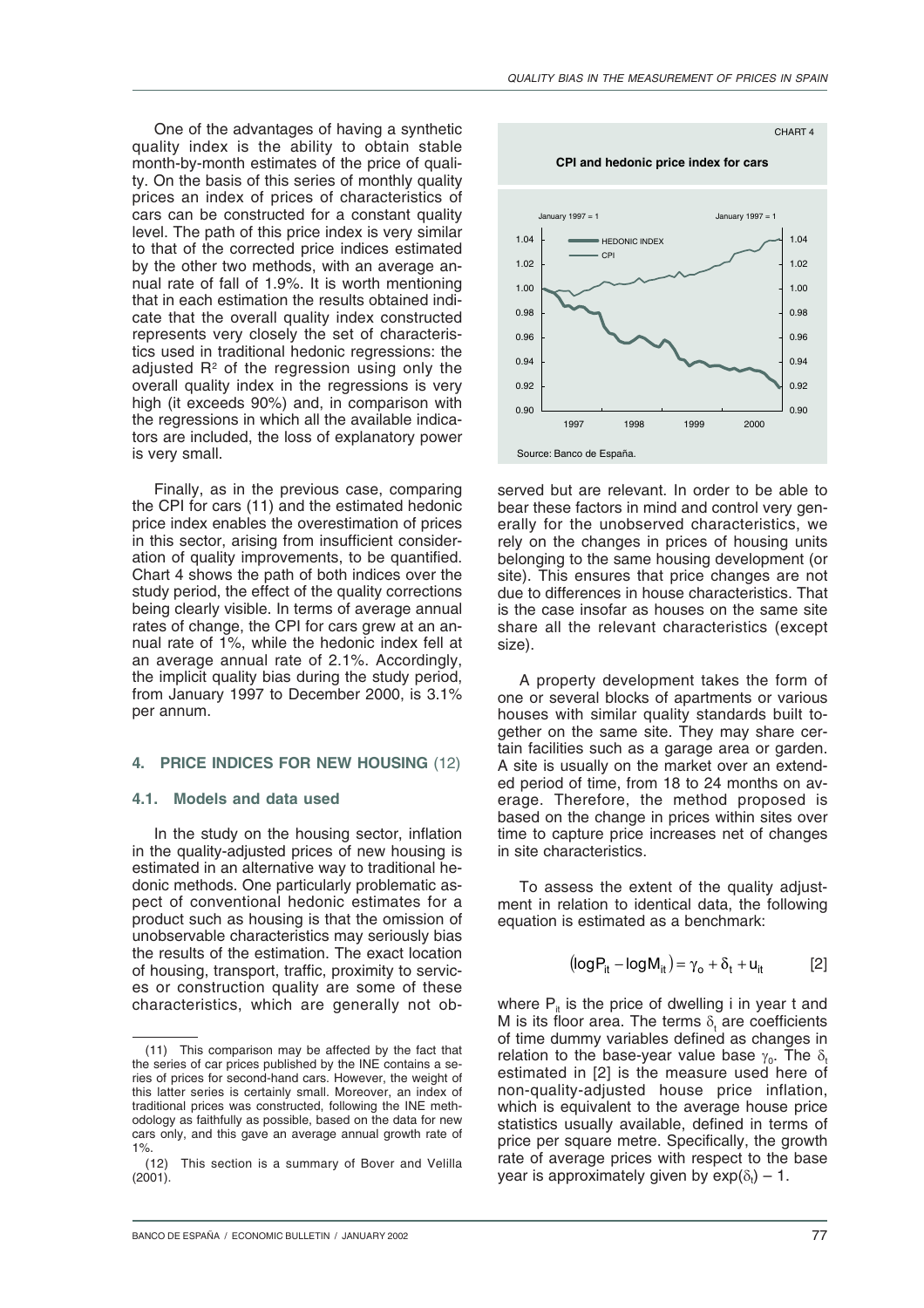The model with site-specific effects proposed to adjust for quality is:

$$
log P_{ijt} = \delta_t + \beta_j log M_{ijt} + \zeta_j + v_{ijt}
$$
 [3]

where j represents the site. Note that additive and multiplicative site-specific effects ( $\zeta_{\rm j}$  and  $\beta_{\rm j}$ , respectively) are permitted, as some site facilities may conceivably influence the price-to-size elasticity. Indeed, this elasticity is expected to be less the more shared services are paid on top of the dwelling itself. In this model all the dwelling characteristics (except size) are included in the site-specific effects, both observable and unobservable characteristics alike. The site-specific effects can be estimated by means of repeated observations over time, and the availability of different types of dwellings (as defined by floor area) at each site.

The data used cover newly constructed housing in some of the main Spanish cities and on the outskirts of Madrid during part of the nineties. The database, provided by the Spanish Development Ministry, contains half-yearly information on new housing (apartments and houses) available. The amount of information in this database is most substantial. For each site there are details on the different types of dwellings available. The difference between them lies essentially in floor surface area. Moreover, apart from the price and floor area of the dwelling, there is information on a series of site characteristics: municipal district, total number of dwellings on the site, total number of dwellings on offer, number of bedrooms, number of bathrooms, availability of garage space, central heating, air conditioning, fitted wardrobes, kitchen fittings, utility space, lift, garden, swimming pool and sports facilities, among others. The wide range of the characteristics collected is one of the main advantages of this data set. It makes it possible to estimate conventional hedonic equations and compare them with alternative methods of obtaining quality-adjusted house price indices.

The sample period used starts in 1993 and ends in 1997. The cities analysed are Barcelona, Bilbao, Cádiz and its outskirts, Madrid, outskirts of Madrid, Málaga, Sevilla, Valencia, Valladolid and Zaragoza. On average, there are observations of 23,000 dwellings per half-year period for all the cities, relating to approximately 1,570 property developments.

# **4.2. Results**

Firstly, the estimates for cities of the various price indices obtained are given. Specifically,

for the different cities, Chart 5 shows the traditional average price per square metre index (the non-quality-adjusted reference indicator) and the hedonic index with site-specific effects proposed for housing quality adjustments. For most cities, the average per square metre index can be seen to outgrow, on average, the quality-adjusted index, although this is not so in all cases. This result has also been obtained in other countries over short periods [see Bureau of the Census (1997) and Fleming and Nellis (1985)] and has been attributed to short-term shifts towards lower-quality housing.

The estimated difference between the traditional average price per square metre index and the index proposed to adjust for quality is significant in most cities. This is evident in Chart 5, which depicts the confidence intervals of these two indices.

As earlier commented, standard hedonic equations have also been estimated and compared with the results obtained in the hedonic index with site-specific effects. Despite the fact that the database is fairly rich in observable characteristics, the course of quality-adjusted prices is very different, in both cases, for certain cities. Note that the models with site-specific effects, in addition to being robust to relevant but unobservable (and therefore omitted) characteristics, have a significant additional advantage. Indeed, unlike the traditional hedonic model (depicted in equation [1]), they require very few data on characteristics, namely: price, floor area and a single site identifier.

Thereafter, the previously obtained city indices have been used to prepare aggregate indices, which allows a more general assessment of the bias housing prices undergo when quality differences are not appropriately controlled for. The weights used are the city shares of dwellings in the sample. However, the results are robust to the use of different weights. The difference between the two aggregate indices, the average per square metre index and the hedonic index with site-specific effects is considerable. The upward bias due to increases in quality is estimated at between 0.75% and 1.2% per year throughout the period under analysis.

Finally, the quality-adjusted index is compared with the Spanish National Accounts residential construction deflator. The cumulative average growth of the official deflator was 3% for the period under study (13). By contrast, a cumulative annual decline of between 0.36% and

<sup>(13)</sup> A slight change was made to the definition of residential construction in 1995 and, therefore, there is a break in the index.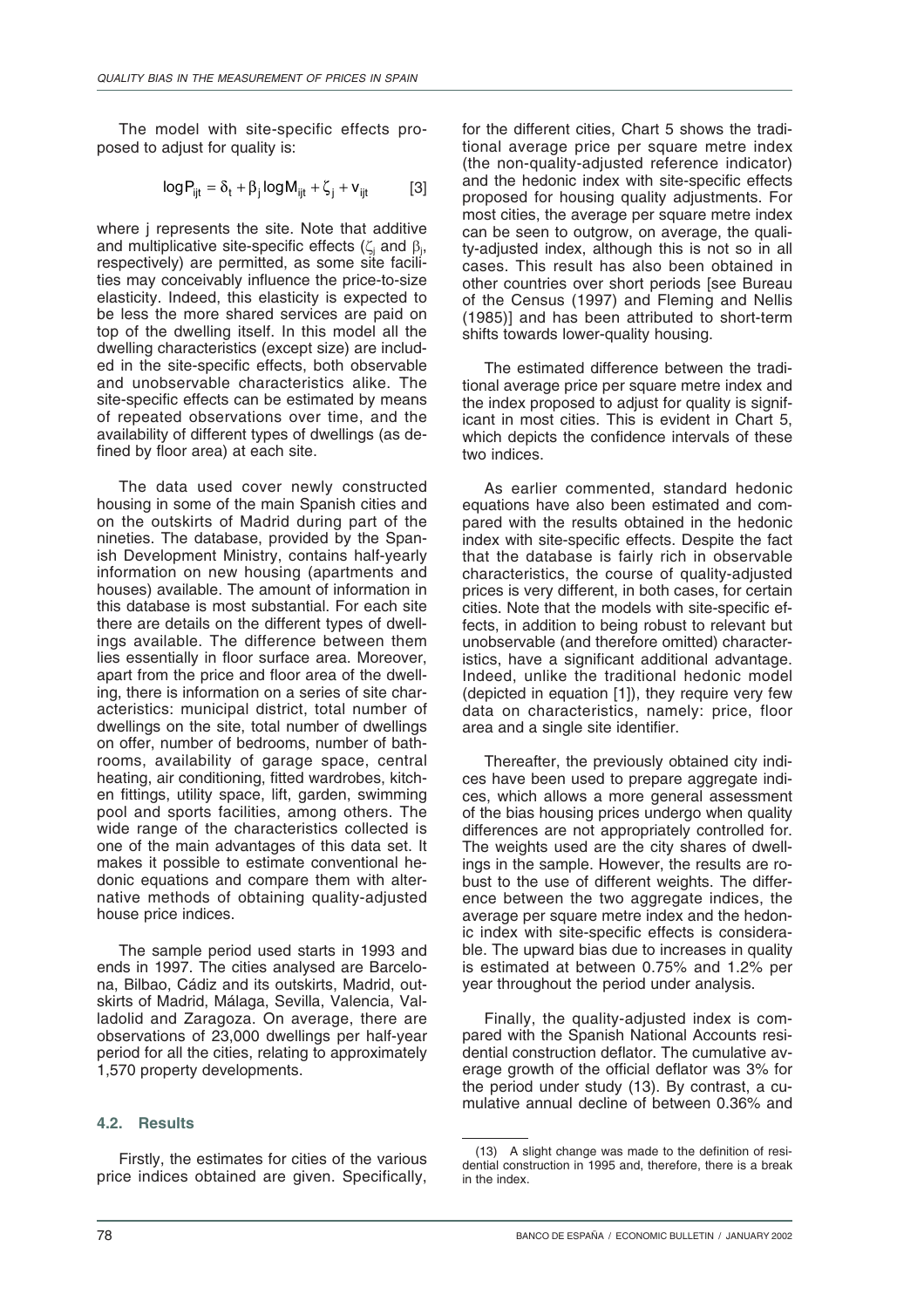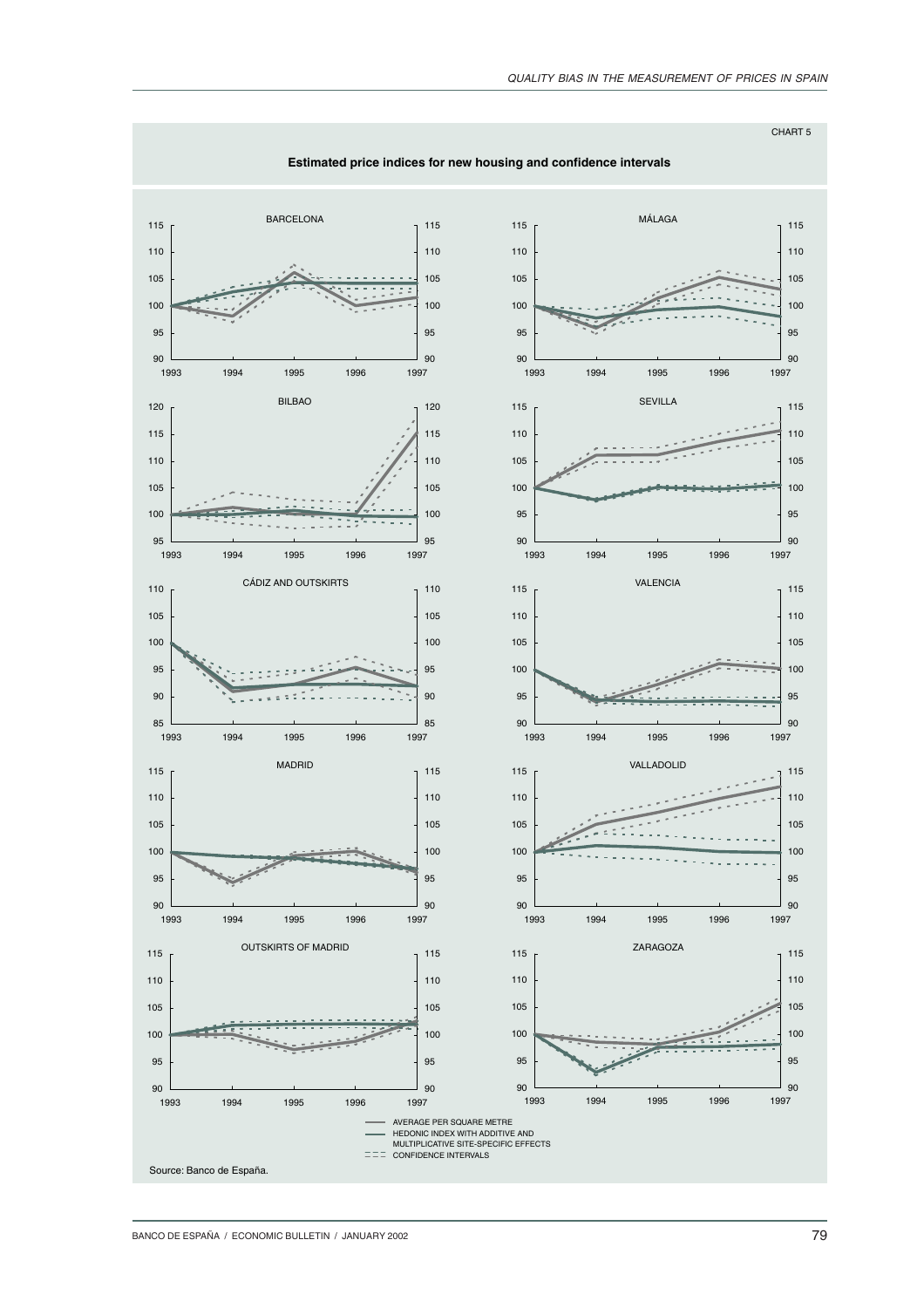0.56% is estimated for the quality-adjusted index. The upward bias of the residential construction deflator is therefore estimated at around 3.5% per annum for the period considered.

This is a sizeable discrepancy for a sector such as housing, and one that merits more detailed study. It is probably not only due to the fact that the Spanish National Accounts housing deflator is not adjusted for quality improvements in residential buildings, but also because it is affected by the very characteristics of the deflator, since what is largely involved here is an index based on the cost of construction industry factors. This problem of factor cost-based indices was earlier and originally highlighted in the Stigler report [see Price Statistics and Review Committee (1961)]. In fact, the difference in annual growth rates between the factor-based cost index and the non-quality-adjusted average price per square metre index is over 2 percentage points.

Lastly, the estimated indices are evidently based on a sample of cities that are not necessarily representative of the country as a whole. Nonetheless, for this to be responsible for the large discrepancy between the estimated index and the National Accounts deflator, housing inflation in the areas of Spain not studied here would have to be implausibly high. It may thus be concluded that, as in the case of the other two sectors analysed in this article, the results obtained are robust but should be treated with due caution.

## **5. MACROECONOMIC EFFECTS OF BIAS ARISING DUE TO CHANGES IN QUALITY**

The empirical evidence provided in the foregoing sections confirms the presence of significant upward bias in the quantification methods habitually used to calculate the price indices of the three sectors analysed: computers, cars and housing. This is the result of an insufficient adjustment for quality changes in these products, changes which, in all the cases studied, are of great relevance. As these indices are used as indicators of the National Accounts deflators, the biases ultimately feed through to the macroeconomic variables in real terms. That not only biases the measurement of real GDP and its main components downwards, but also bears, for example, on the estimation of the economy's capital stock and on the measurement of total factor productivity.

Izquierdo and Matea (2001a and 2001b) furnished an initial estimation of the biases that may have been incurred in the measurement of Spanish macroeconomic magnitudes in the period 1986-1994 owing to an insufficient adjustment of prices to changes in the quality of products, applying to Spain the empirical evidence available for other countries. On the data provided at that time, the growth rate of real Spanish GDP during that period might have been understated by around two or three-tenths of a percentage point per year. It is now viable to use the results of those sectors where it was possible to make specific estimates for the Spanish case and arrive at a new, more accurate evaluation of the impact of biases arising from changes in quality on the measurement of real GDP and its main components, for the period 1995-1999. On this occasion the information used stems basically from the National Accounts, whereas a year earlier it was drawn from the Input-Output Tables. This is due to the fact that, on one hand, the sectoral breakdown in the new National Accounts involves a greater degree of detail and, on the other, because the Input-Output Tables are only available to 1996.

# **5.1. Simulation exercises**

To quantify the effect of quality biases on the assessment of Spanish macroeconomic magnitudes in real terms, disaggregated information on nominal spending on each of the products considered is needed, along with their implicit deflators. These deflators, which are overstated owing to the presence of quality biases, are adjusted by the magnitude indicated by the specific sectoral studies, thereby obtaining deflators net of the quality changes. On deflating the nominal quantities of each of the products analysed by their corresponding adjusted deflator, a new figure for real-terms spending becomes available. The aggregation of these real quantities to GDP, and its components, allows – through comparison with the original quantities – for estimation of the macroeconomic effects of the quality-bias adjustments to the deflators.

The estimated final impact for the different components of aggregate demand will depend directly on the scale of the quality adjustments applied to the deflators and on the relative significance of the products affected. In the case of GDP, this impact will be lessened as a consequence of which portion of these products are imported, since their deflators are also subject to these biases and must be adjusted. The type of index used to aggregate the new real quantities is also a relevant factor in the calculation of quality bias. The Laspeyres-type quantities indices, which are those used by National Accounts, are constructed with fixed weights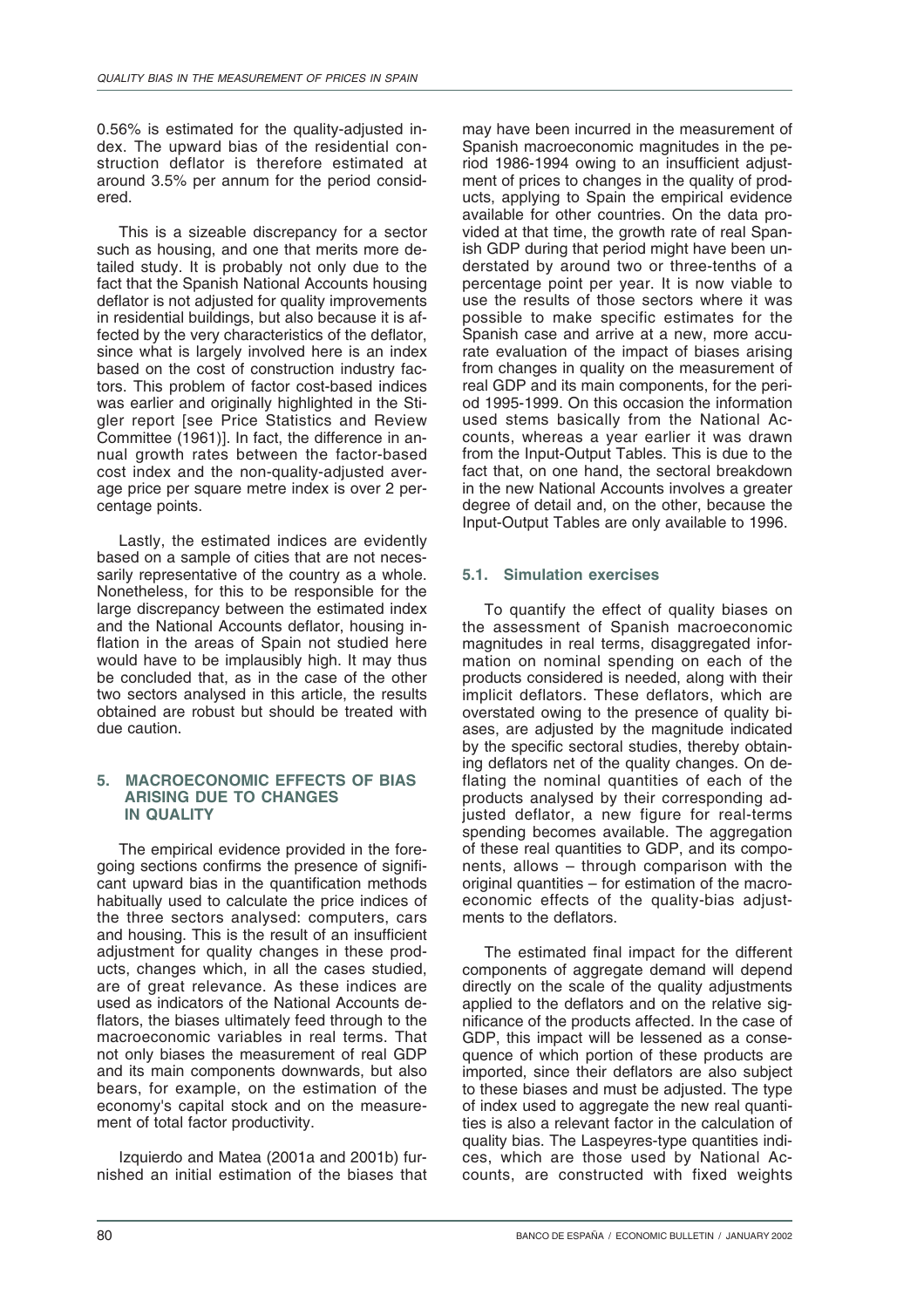based on initial-year prices. As a result, they tend to overstate the effects of quality adjustments. This is due to the fact that a fixed-weight structure does not enable the effect of changes in relative prices to be captured which, in the case of the products subject to quality changes, are usually fairly marked. Given this circumstance, a Fisher quantities index, which is the geometric mean of a Laspeyres index and a Paasche index (which uses weights based on final-year prices), proves more appropriate.

Chart 6 shows the relative significance of the four sectors considered most sensitive to changes in quality: housing, motor vehicles (hereafter, cars), office machinery and computers (hereafter, computers), and household electrical appliances and other ICT goods, which account for something over 8% of consumption, more than one-third of investment and around 20% of foreign trade, equivalent to 14% of Spanish GDP in 1999. That marks an appreciable increase in respect of the size of these sectors in the period 1986-1994, essentially reflecting their greater weight in private consumption.

Although the estimations made in the computer and car sectors refer exclusively to consumer products, their results have been extended to investment in these types of goods and to associated foreign trade flows, so as to complete the information needed to perform the exercise. This has made certain additional assumptions about the related deflators necessary. As, with regard to household electrical appliances and other ICT products (encompassing the manufacture of electronic equipment, precision instruments, and communications equipment and services), it has not been possible to estimate possible biases in the Spanish case, biases based on the empirical evidence found in other countries have been applied, as was done in the exercise performed in Izquierdo and Matea (2001a and 2001b).

The information used to make all these calculations is from the Spanish National Accounts product breakdown, although it has been necessary to resort to complementary data sources. In particular, the breakdown of investment by product available in the National Accounts has been expanded by resorting to the 1995 and 1996 Input-Output Tables, and deflators had to be constructed for investment on the basis of producer price indices and import unit value indices. Customs records have been used for the breakdown of the foreign sector items, while their deflators have been compiled using unit value indices. Lastly, the periods of the sectoral studies for cars (1997-2000) and housing (1993-1997) do not coincide, and this has also been taken into account.



CHART 6



Given the degree of uncertainty prevailing about the exact amount of the adjustments for changes in quality, Table 1 proposes two alternative exercises. The first is the result of the direct application of the biases obtained in the sectoral studies conducted, with the odd minor adjustment. The second allows the uncertainty surrounding some of the assumptions made to be confined.

Specifically, in the first case, A, the downward adjustments in the deflators of the GDP components involved in this exercise were 26% for computers, 3% for cars and 3% for housing. In the case of the deflators of household electrical appliances and other ICT products, for which evidence relating to the Spanish economy is not available, an adjustment of 2% was opted for, in line with the data for other countries (as earlier mentioned).

In case B, regard has been had to the uncertainty about the adjustments made in the deflators of investment and foreign trade items of computers and cars, for which there is no direct evidence, and to which – as will be recalled – the same cuts that were estimated for the consumption of these products were applied. Thus, to avoid an overstatement through this channel, the 26% adjustment for the computers deflator has now been reduced to 20% in the investment and foreign trade items. Likewise, the 3% reduction applied to the car consumption deflator now stands at 2% for these same items. Further, the adjustment to the housing investment deflator has been considerably reduced from 3% to 1%. The reason for this change is that there is reasonable doubt about whether the difference between the housing deflator and the estimated hedonic index can be attributed in full to improvements in quality. Differences in Na-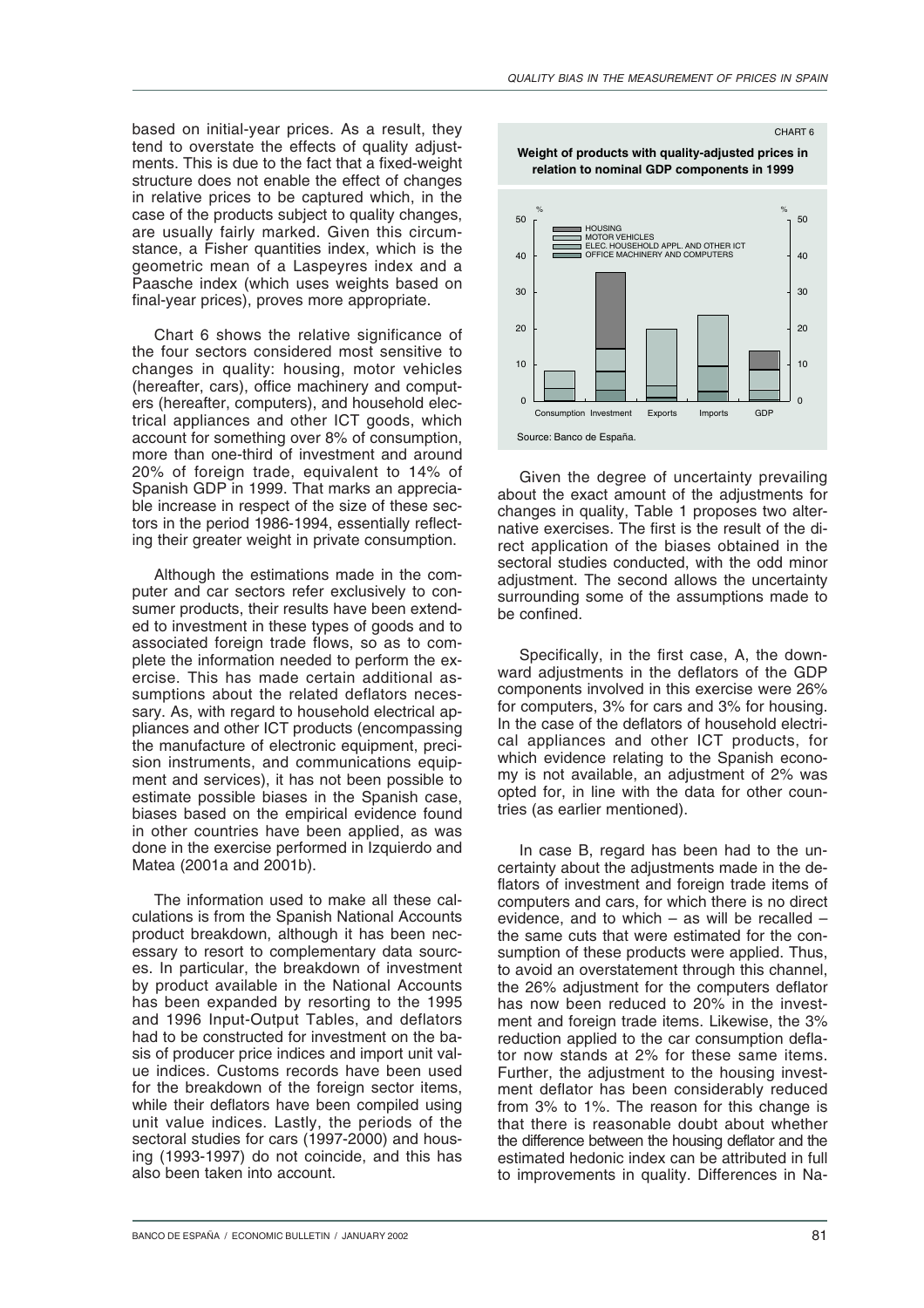|                                             | Consumption | Investment | Exports | Imports | <b>GDP</b> |
|---------------------------------------------|-------------|------------|---------|---------|------------|
| <b>Exercise A</b> $(a)$                     |             |            |         |         |            |
| Adjusted Laspeyres - original Laspeyres     | 0.38        | 3.34       | 3.16    | 2.79    | 1.19       |
| Adjusted Fisher - original Fisher           | 0.27        | 2.33       | 1.93    | 1.87    | 0.75       |
| Adjusted Fisher - original Laspeyres        | 0.25        | 2.29       | 1.78    | 1.89    | 0.70       |
| Exercise $B(b)$                             |             |            |         |         |            |
| Adjusted Laspeyres - original Laspeyres     | 0.38        | 1.94       | 1.89    | 1.80    | 0.77       |
| Adjusted Fisher - original Fisher           | 0.27        | 1.36       | 1.20    | 1.28    | 0.49       |
| <b>Adjusted Fisher - original Laspeyres</b> | 0.25        | 1.32       | 1.05    | 1.30    | 0.45       |

**Aggregate effects on the real annual average growth rate, 1995-1999**

Source: Banco de España.

(a) Adjustments applied: computers -26%, household electrical appliances and other ICT goods -2%, cars -3%, housing -3%.

(b) Adjustments applied: consumer computers -26%, computers for other uses -20%, electrical household appliances and other ICT goods -2%, consumer cars -3%, cars for other uses -2%, housing -1%.

tional Accounts coverage and the sample used or different methodological aspects of the quality adjustment in the calculation of the deflator could account for part of this difference. Therefore, in this second, more cautious scenario, it is opted to apply an adjustment of only 1%, which is the figure obtained if the respective courses of the average price per square metre of the sample and the hedonic index of housing prices are compared.

Although the results of these exercises should be interpreted with due caution, highly significant conclusions may be drawn. In both cases, the impact on real GDP and its components is very appreciable, particularly that relating to investment and the aggregates of the foreign sector. Moreover, it is clear that the type of index used in the aggregation is a fundamental element. As earlier indicated, estimates with Laspeyres quantities indices are overstated (these are those in the first line of each simulation), while those made with Fisher quantities indices (second line) provide a more appropriate measure of biases arising due to changes in quality that affect real variables. However, given that the National Accounts use Laspeyres-type quantities indices, it is also important to report the joint effect of introducing adjustments into the deflators owing to changes in quality and to change, at the same time, to Fisher-type quantities indices (third line).

As reflected in Table 1, in the first case considered (A) it is estimated that the real annual average growth of the Spanish economy for the period 1995-1999 could be understated by a figure fluctuating around 0.75 percentage points. In case B, where the risks of overstating the estimated effects have been limited, this figure diminishes to around half a percentage point. As earlier mentioned, the impact is particularly significant in the case of investment, where the upward adjustments are clearly in excess of two percentage points, in the first case, and somewhat lower than 1.5 percentage points in case B. Private consumption is the variable least affected, but the estimated biases are likewise significant, standing at approximately three-tenths of a percentage point of real growth per year. Finally, it is worth noting how the impact of the adjustments to imports and exports on GDP tends to cancel itself out in these years.

TABLE 1

## **6. CONCLUSIONS**

This article presents important empirical evidence on the differences between traditional price indices and price indices estimated using hedonic methodology, for three sectors of the Spanish economy, namely computers, cars and housing. The findings confirm the importance of correcting prices for quality biases to obtain an adequate view of their trends. In fact, when the deflators normally used in the National Accounts are corrected for the estimated biases, the real growth rates of the main macroeconomic aggregates are revised significantly upwards.

However, it should be pointed out that the extrapolation of empirical evidence on the magnitude of sectoral quality biases to Spanish National Accounts aggregates requires certain assumptions to be made that will affect the magnitudes eventually estimated. Moreover, the exercise does not take into account the changes in quality of other goods and services. In fact, in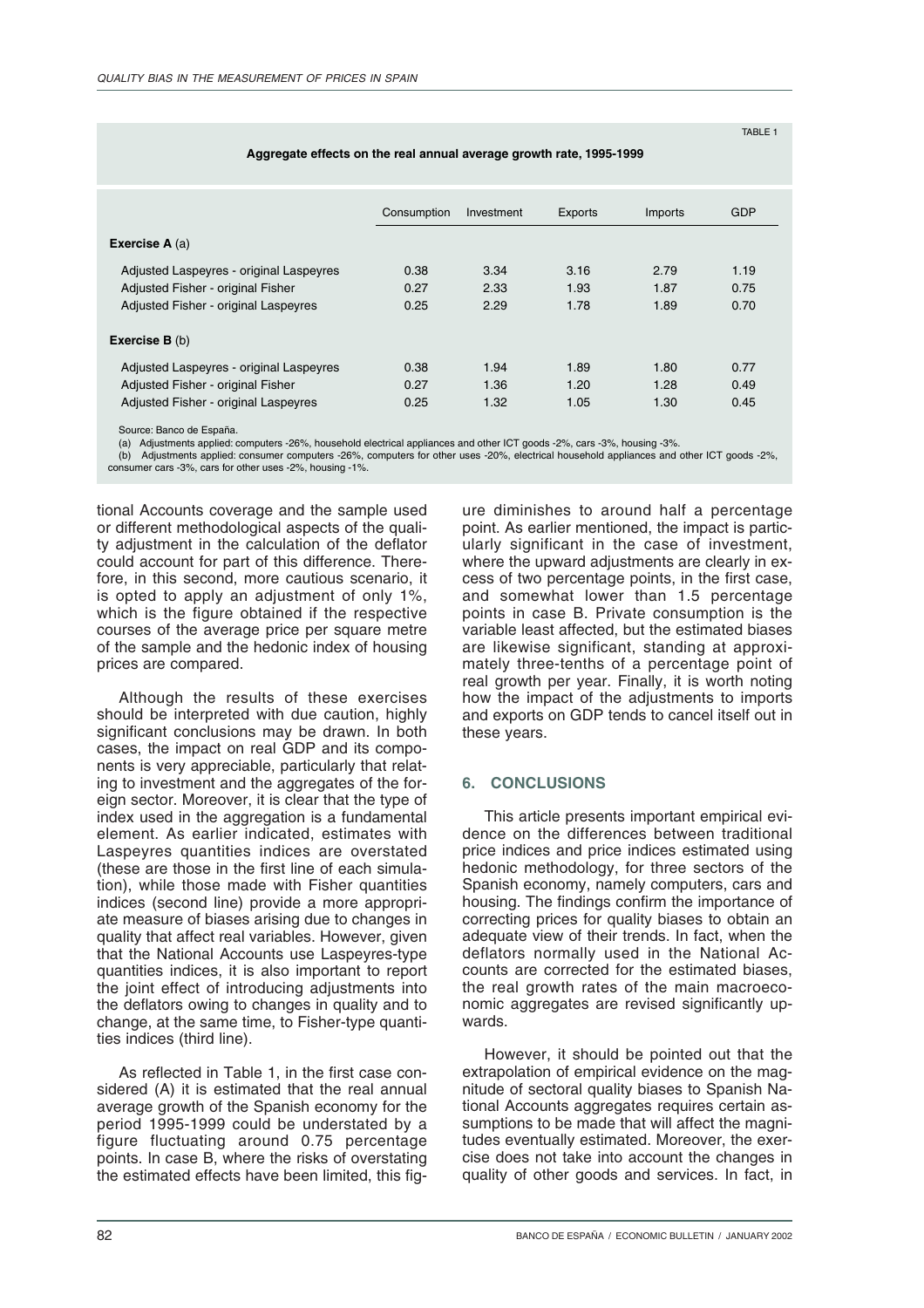some cases, there may have been losses of quality that would imply a bias in the opposite direction. Consequently, the estimates presented of the possible biases in the measurement of macroeconomic variables should be taken as indicative of the importance of taking the phenomenon of changes in the quality of products properly into consideration. It should also be noted that the adoption of hedonic methodology by statistics offices has its own problems. On one hand, it involves significant costs, so that it should only be adopted for certain key sectors, and on the other, the methodology itself has certain limitations which mean that some of its applications may be controversial.

A basic factor in studies like this is the availability of suitable databases, the characteristics of which sometimes influence the type of approximation methodology used. A special effort has been made in the studies presented here to obtain, analyse and edit the relevant information sources, notwithstanding which, the data used may have imposed certain biases on the results of the estimations. This should also be interpreted as an indication of the effort required to furnish the statistical agencies involved with adequate resources, if it is desired that they should continue with this line of research.

Analysis of the characteristics of the various goods studied shows that quality improvements have been significant in all cases. Those in the computer industry (speed, memory, capacity, etc.) particularly stand out, although improvements have also been notable in cars and housing. The particularities of the samples used have meant that approximations other than hedonic methodology have had to be used. For instance, in the case of cars, an overall quality index has been constructed for the industry to be introduced into the equation in place of the specific characteristics. In the case of housing, although information was available on a large number of characteristics, some of them are difficult to observe (such as location), and this may affect how good the estimates are. To resolve this problem residential property developments were taken as the unit of reference.

A measure of the bias arising from a partial or complete failure to correct the different rates of inflation for quality changes is obtained from the results of the estimates made. Specifically, the average annual growth of the price of computers is corrected downwards at an average annual rate of 26%; that of cars by 3% and that of housing also by 3%. The reference periods, with some variation, cover several years of the last decade. If these corrections are applied to the Spanish National Accounts deflators (for which purpose different information sources

and certain specific assumptions are required) a certain approximation is obtained of the magnitude of the bias in the measurement of the real growth rates of the main macroeconomic aggregates in the Spanish economy. Also, to make this exercise as complete as possible and comparable with other studies carried out at the international and domestic levels, as done in Izquierdo and Matea (2001a y 2001b) for the period 1986-1994, the electrical household appliances industry and the rest of the ICT industries have also been included, although it has not been possible to make the relevant estimates for the Spanish economy.

In order to set a range for assessing the results and to clarify some of the assumptions made, two alternative scenarios have been prepared: the first one uses the values of the estimates made for the Spanish economy and the international empirical experience in the electrical household appliances industry and in the rest of the ICT industries; the second corrects some of the estimated biases downwards, thereby reducing the risk of exaggerating the estimated effects, as a consequence of excessive generalisation of the results obtained in the sectoral analyses. It should also be taken into account that the formula for aggregating the results is important. It is well known that Laspeyres indices introduce an upward bias into aggregate results, since their structure of fixed weights does not allow changes in relative prices to be taken into account. A Fisher index is more suitable for assessing the phenomenon in question.

Having made these clarifications, it is estimated that the average annual growth of the real GDP of the Spanish economy during the period analysed may be biased downwards by an amount ranging from half a percentage point to three-quarters of a percentage point. The bias is especially significant in investment, where the underestimation may lie between 1.4 and 2.3 percentage points. The impact on consumption is much smaller, given the lower relative importance of the sectors responsible for the corrections, and may be put at 0.3 percentage points. The impact on external trade flows is also notable, being estimated, in all cases, at well over one percentage point.

28.11.2001

### **REFERENCES**

BANCO DE ESPAÑA (2001). "Los cambios en la calidad y la aparición de los nuevos productos: importancia de su valoración para la política económica", Boletín económico, January.